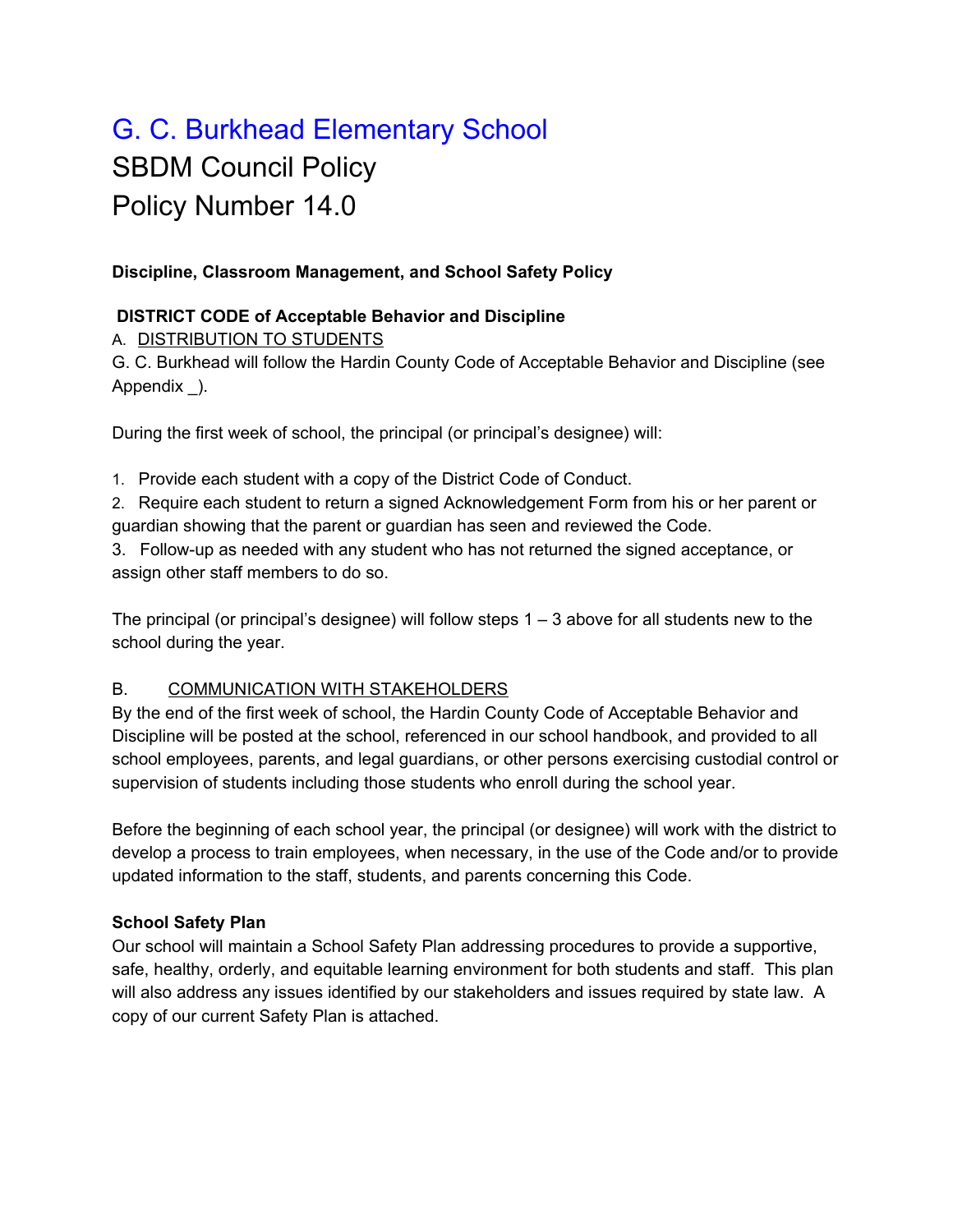# **School Safety Plan Review**

Our School Safety Plan will be reviewed every odd numbered school year by the PBIS Committee using the following procedures:

1. A data review of the overall trends in student disciplinary referrals and consequences for the previous year including trends disaggregated by gender, race, disability, and participation in free and reduced price lunch.

2. An analysis of the implementation and impact of the activities in the plan.

3. A full report to the council including, but not limited to:

An overview of the trends in the disciplinary referrals and consequences data.

A report of the status of each activity that should be started or completed.

Recommended adjustments needed in the plan to ensure progress toward the school's safety goals.

4. The council will be responsible for approving and adopting any changes to the School Safety Plan.

## **School-wide discipline Rules**

In addition to the District Code of Conduct and our School Safety Plan, we have adopted the following school-wide rules:

- 1. Students are expected to give their personal best.
- 2. Students are to act responsibly.
- 3. Students will work with integrity.
- 4. Students will show respect for classmates, staff, and property.

## **BULLYING & Harassment:**

A. STUDENT BEHAVIOR

In order to prevent the disruption of the educational process and the ability of all students to take advantage of the educational opportunities offered at G.C. Burkhead the following student behaviors as defined by law will not be tolerated:

- · Hazing
- **Bullying**
- **Taunting**
- **Menacing**
- · Intimidating
- · Threatening behavior
- Verbal or physical abuse of others
- · Using lewd, profane, or vulgar language

This policy extends to any/all student language or behavior including, but not limited to, the use of electronic or online methods.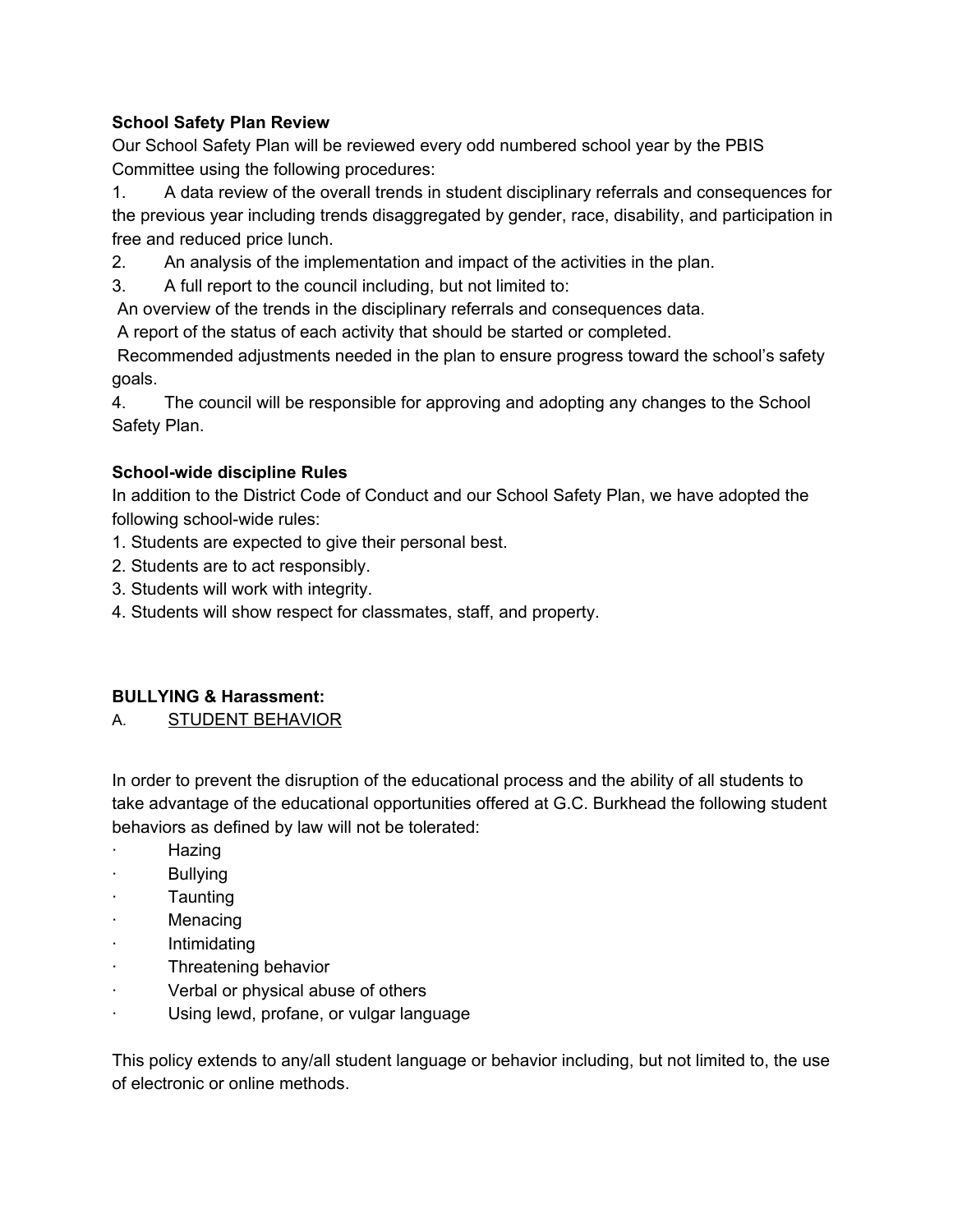These provisions should not be interpreted to prohibit civil exchange of opinions or debate protected under the state or federal constitutions where the opinion expressed does not otherwise materially or substantially disrupt the education process or intrude upon the rights of others.

## B. **VIOLATIONS AND REPORTING**

Students who violate this policy in a persistent and pervasive manner will be subject to appropriate disciplinary action as outlined in the District Code.

Students wishing to report a violation or who believe they are victims may report it to any staff member of G. C. Burkhead who will take appropriate action as defined by the Code. Staff will refer the report to the principal (or designee) for further action when the report involves an offense that may warrant suspension or expulsion of a student, any felony offense, or a report that may be required by law, including reports to law enforcement.

When a complaint is received that does not appear to be covered by this policy, the administrators will review other policies that may govern the allegations and take appropriate action.

## C. RETALIATION

Other students and employees shall not retaliate against a student because he/she reports violation of the Code or assists or participates in any investigation, proceedings, or hearing regarding the violation. The Superintendent (or designee) shall take measures needed to protect students from such retaliation.

As provided in the Code, students who believe they are victims of these behaviors will be provided with a process to enable them to report such incidents to personnel for appropriate action.

## **DRESS CODE**

All students at G. C. Burkhead will follow a dress code. Attire that is deemed potentially disruptive to the educational process will not be permitted. Students who violate the dress code will not be allowed to attend class or circulate through the school until their attire is corrected. The details of this code may be found in the Student/Parent and Teachers' Handbooks.

## **ELECTRONIC DEVICES**

Students may bring personal technology to school if used appropriately. The Hardin County School District, its staff, or employees, are not liable for any device lost, stolen or damaged on school grounds. Specific rules and guidelines for appropriate use which are aligned with district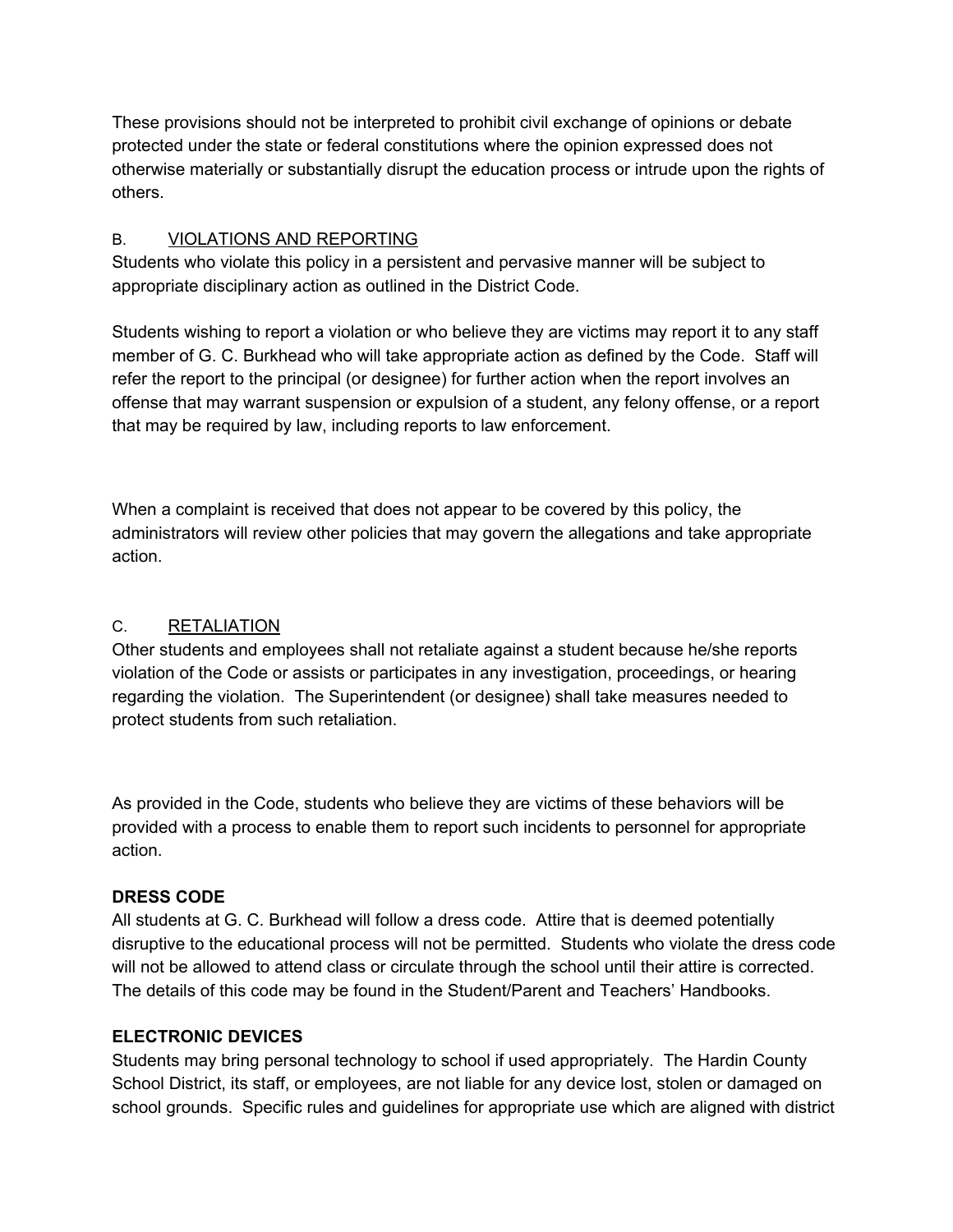policy and consequences for inappropriate use can be found in G. C. Burkhead's Acceptable Use Policy and Parent/Student and Teachers' Handbooks.

# **RESPONSIBILITIES**

## **Principals and assistant principals are responsible for:**

- 1. Disseminating and interpreting the behavioral and discipline standards and guidelines of the district and school.
- 2. Ensuring that all staff and students adhere to the District Code of Conduct.
- 3. Providing support and guidance to teachers in the implementation of the district and school behavioral and discipline standards and guidelines.
- 4. Working with parents and guardians when issues arise that involve behavior and/or discipline of a student.

## **Teachers are responsible for:**

- 1. Clearly establishing classroom standards of conduct that:
- include clearly defined consequences when standards are not met,
- are communicated to parents,
- are posted in plain view of the students in the classroom, and
- are taught to students during the first two weeks of school and explained to students who join the class during the year.
	- 1. Ensuring that:
- Teacher-student interactions demonstrate general caring and respect.
- Interactions among students are generally polite and respectful.
- Disrespectful behavior among students is responded to successfully in a polite and respectful but impersonal way.
- Students are engaged during small-group work.
- · Classroom routines work efficiently and function smoothly including smooth transitions between large and small–group activities.
- Students are held to the classroom standards and appropriate consequences are issued when the standards are not met.
	- 1. Frequently monitoring student behavior including effective responses to student misbehavior as well as acknowledgment of good behavior.
	- 2. Making sure the classroom is safe, that all students can see and hear, and that the room is arranged to support learning/instructional goals and activities.

# **Counselors are responsible for:**

- 1. Providing support and guidance to help students and parents understand, correctly interpret, accept, and follow the behavioral standards and guidelines of the district, school, and classrooms.
- 2. Providing support and guidance to teachers in the implementation of classroom management techniques and strategies.

## **Students are responsible for:**